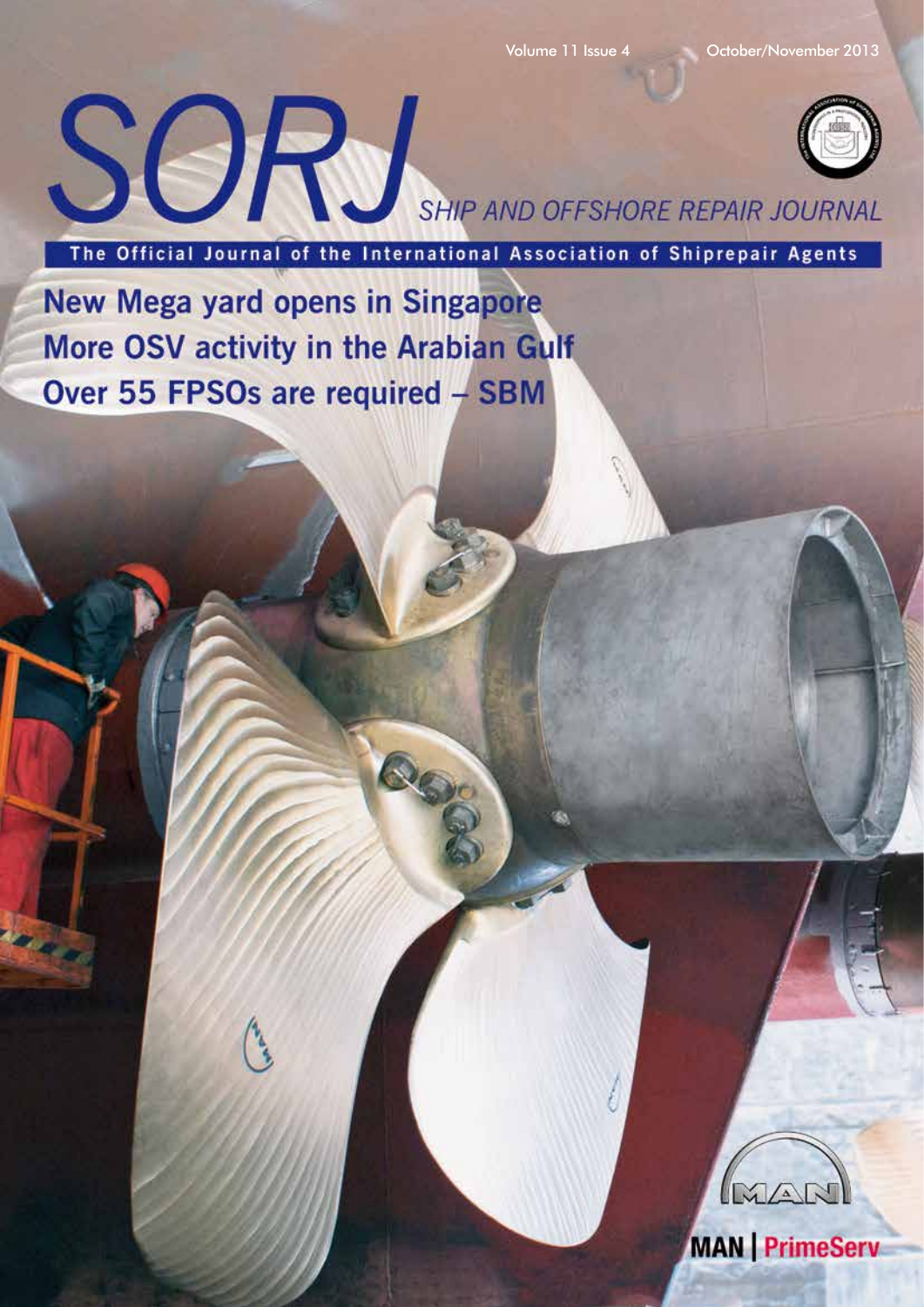## Paints/Anti-Foulings/Anti-Corrosion

when bidding for eco-ship projects. The solution provides an opportunity to both optimise initial performance as well as lifetime performance. The solution thereby serves the long term interests of the designers, yards, owners, operators and the environment," says Geir Boe, Vice President Jotun Marine Coatings.

The foundation of the HPS Newbuilding solution is SeaQuantum X200, Jotun's top of the line antifouling with documented low friction properties, designed to maximise initial and lifetime performance. In addition comes three upgrade components with reliable guarantees.

Roughness of the hull has a major impact at speed trial. The first component of the HPS Newbuilding Solution is a Smooth Application Package that combines comprehensive technical service with an optimised anticorrosive system. Jotun measures average roughness on the underwater hull surface and offers a money-back guarantee as a part of its Smooth Application Package.

Keeping the hull slime and fouling free through the outfitting period is a challenge. Jotun's second component is an Outfitting Protection Package which includes a final coat of the newly developed SeaQuantum X200-S which has superior resistance to slime and fouling. Any fouling incurred over the docking may have a major impact on the attained EEDI. With the Outfitting Protection Package Jotun guarantees a clean hull at speed trial. Yards will then avoid costly re-dock or under water hull cleaning which is time consuming and may increase hull roughness.

The third and last component is a 60 month high performance guarantee with cash back if average speed loss exceeds 1,50% over 60 months which may be transferred from the yard to the owner. This equals a 15% improvement in propulsion efficiency over 60 months compared to market average performance. This component gives the yards an opportunity to differentiate themselves by extending from a typical 12 month standard guarantee to a 60 month high performance cash back guarantee.

By analysing a series of accurate measurements from the ship in voyage, Jotun determines the condition on the underwater hull and its effect on fuel consumption using the Jotun Hull Performance Measurement Method.

## Ecospeed for research vessel

Earlier this year the underwater hull of the newbuild research vessel *MYA II* was given a lasting Ecospeed protection. The application





was carried out at the Fassmer shipyard in Berne, Germany, where the vessel was launched on 12 August.

The vessel was handed over to the coastal researchers at the Alfred Wegener Institute (AWI), Helmholtz Centre for Polar and Marine Research at the Wadden Sea Station on the island of Sylt, Germany. In a brief speech, AWI director Prof. Dr. Karin Lochte emphasised the importance of the ship for research into the

> "We placed great value on environmentally friendly technology when building the *MYA II*"

> > **DR. KARIN LOCHTE**

Wadden Sea, which is a world heritage site. She also referred to the benefits for young scientists who, in future, will use the *MYA II* as a marine research platform on the doorstep. "Whilst this is our smallest research vessel, it is extremely modern and ideally equipped for coastal research", said Prof. Dr. Karin Lochte. She is impressed by the modern technology on board which is reminiscent of the equipment on large research vessels.

The head of AWI logistics, Dr. Uwe Nixdorf, underlined the positive co-operation with the shipyard and suppliers which, bearing in mind the demanding requests of scientists, was impressive. The order to build a research

ship around 20 m in length for up to twelve researchers was supplemented by wishes such as: shallow draught, possibility of falling dry in the mud flats, various winches, plumb lines, measuring instruments, a crane and a speed of ten knots. After all, the new ship ought to be able to outperform its predecessor, the now 35 year-old *MYA*.

The interaction of flora and fauna in the food web is one of the biological key issues examined at the AWI Wadden Sea Station. Scientists are now able to investigate the demands of individual species and their interaction without a need for intervention in the ecosystem. This provides them with the basis for a responsible use of the Wadden Sea, which is a UNESCO world heritage site.

*MYA II* was also awarded the "Blue Angel" eco label for its environmentally friendly design. "We placed great value on environmentally friendly technology when building the *MYA II* in order to minimise disturbance to the Wadden Sea caused by research activities," says Prof. Dr. Karin Lochte. The new ship has a particulate filter as well as a waste aas purification system, which removes nitrogen oxide (NO<sub>x</sub>) from engine exhaust fumes. As a result, the NOx emissions of the *MYA II* are around 85% below the current limit.

Meanwhile, in September the rudders of six container ships were coated at shipyards in China and the United Kingdom with Ecoshield, the new special rudder coating. The vessels belong to different owners, both returning customers and new ones. More and more shipowners, operators and technical superintendents are finding that Ecoshield is the ultimate solution when it comes to protecting a rudder from cavitation damage.

Cavitation erosion damage had appeared on the rudders of these vessels. The owners therefore decided to use Ecoshield because this will prevent similar damage from occurring